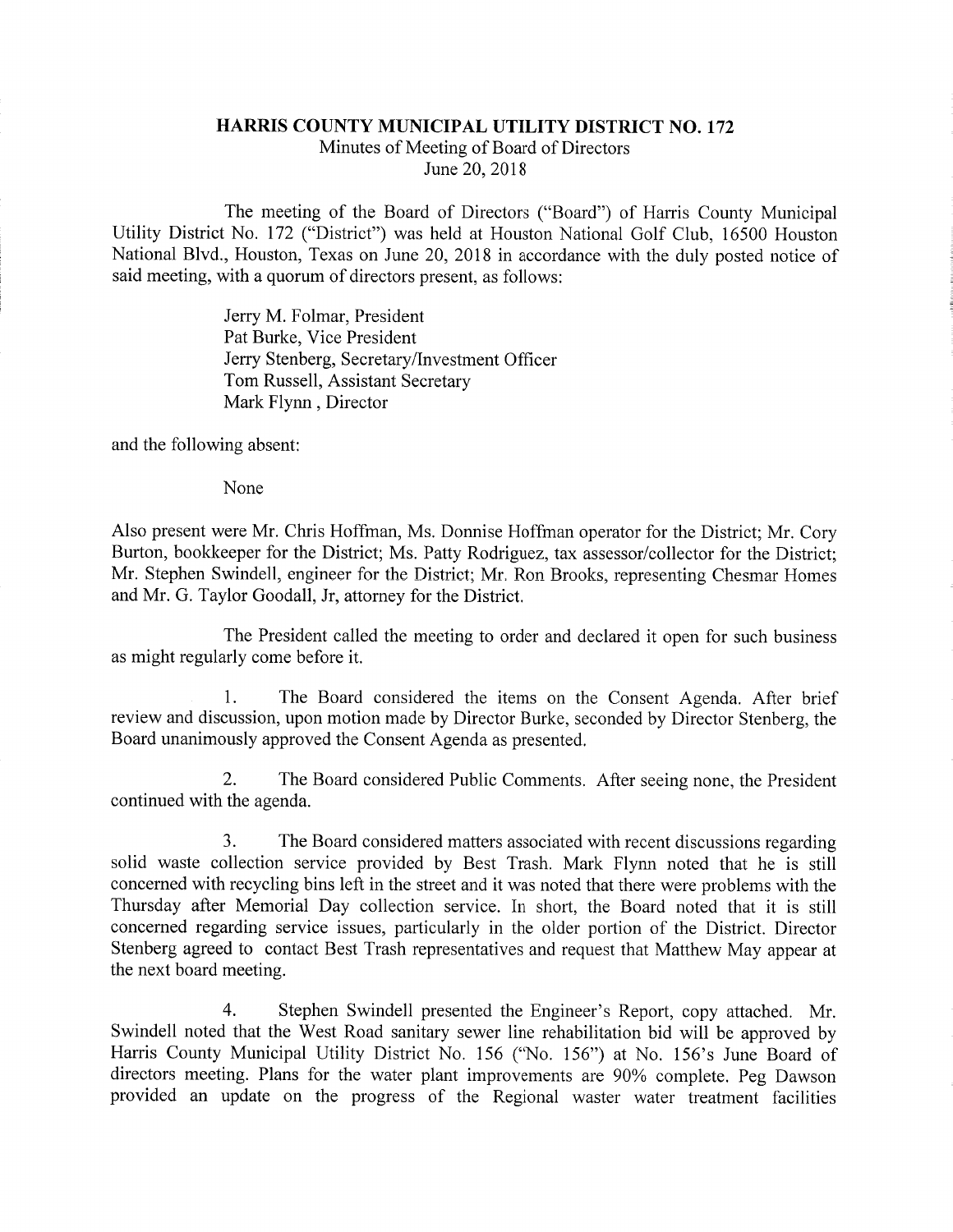rehabilitation. There was discussion regarding the possibility of lift station modifications and allocating previously approved "odor control" funds for said modifications. Mr. Swindell will present cost assessments for said modifications at the July Board of Directors meeting. Director Folmar noted that he still needs answers to questions from the engineers regarding certain issues pertaining to the proposed water plant improvements. Subject to that discussion, upon motion made by Director Stenberg, seconded by Director Burke, the Board unanimously approved the engineer's report as presented.

5. Chris and Donnise Hoffman presented an operator's report, copy attached. The District accounted for 94.73% of water produced. The operator's replaced a hydro tank air line and reviewed lift station maintenance costs with the Board of Directors. A sink hole was repaired and the Annual Consumer Confidence Report was submitted. There was discussion regarding the placement of the Jack Brooks Water Plant plaque and upon motion by Director Burke, seconded by Director Russell, the Board approved moving forward with the installation of an 18x24 inch plaque. After discussion and upon motion made by Director Burke, seconded by Director Russell and unanimously carried, the Board authorized the District's operator to proceed with termination of utility service pursuant to provisions of the Rate Order and approved the operator's report as presented.

6. Ron Brooks presented a developer's report. Mr. Brooks reported that Chesmar has successfully completed 57 sales year to date with an average sales price of \$293,000. It was noted that John Howell has discussed reimbursement with Mr. Brooks and individual Directors and that it is appropriate to begin the reimbursement process from cash on hand. Stephen Swindell agreed that he will begin the process of collecting the necessary data for reimbursement.

7. The Board considered matters associated with the Joint WWTP project. Peg Dawson requested that the Board be patient regarding the progress of the plant modifications and noted that cost had exceeded expectations.

8. The Board discussed the possibility of moving the meeting time to accommodate the Directors' schedules. After deliberation, it was decided that the Board should make a final decision regarding moving the meeting time to the second Wednesday of the month at 3:00 p.m. beginning with the August 8, 2018 Board of Directors meeting. An item should be placed on the July Board of Directors agenda to confirm the permanent change to the meeting time.

9. The Board considered continued attendance and participation in related entities meetings. Director Folmar noted that he remains against Directors attending the related entities meeting with the exception of the quarterly wastewater treatment facility meeting. Director Russell noted that he feels that attending the related entities meetings is valuable as did Director Stenberg. Director Burke raised the possibility of ceasing to attend the related entities meeting at the conclusion of the joint wastewater treatment facility project. It was decided that the related entities meeting attendance shall continue for the time being.

10. The Board considered pending business. The status of completion of the fiscal year end 2017 audit was discussed and Director Burke requested that an item to discuss

 $\overline{2}$